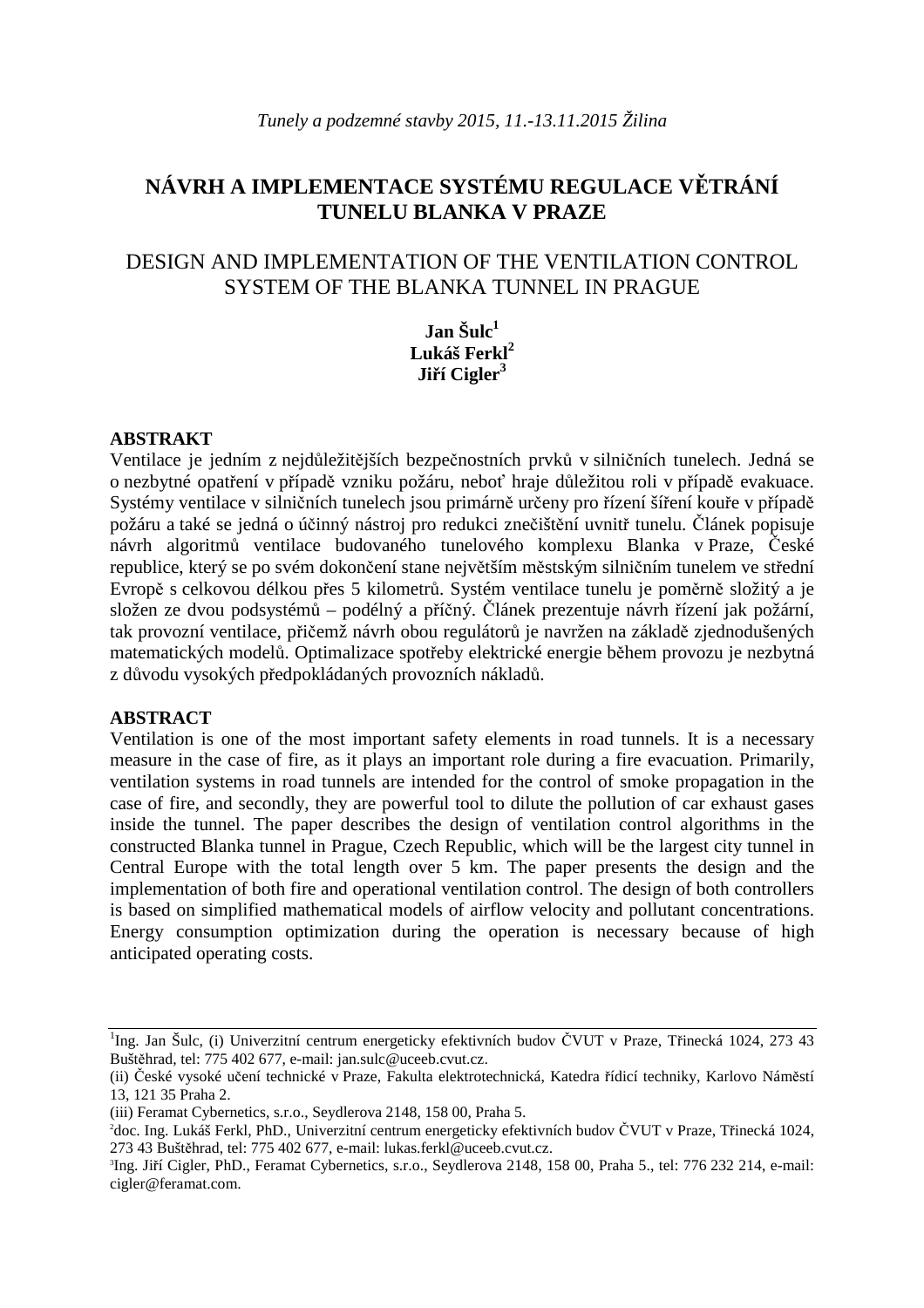### **1 Introduction**

After fire catastrophes in road tunnels in 1999 (Mont Blanc tunnel – 39 deaths, Tauern Road tunnel – 12 deaths) and in 2001 (St. Gotthard tunnel – 11 deaths, Gleinalm tunnel – 5 deaths), governments and tunnel experts began to focus more on the tunnel safety [14].

Ventilation is one of the most safety important elements in road tunnels – it is a necessary measure in the case of fire, as it plays an important role during evacuation. Firstly, the ventilation systems in road tunnels are mainly intended for the control of smoke propagation during fire situations, and secondly, they are a powerful tool to dilute the pollution of car exhaust gases inside of the tunnel. In recent years, the necessity for tunnels situated in the built-up area (especially city tunnels) becomes more common in order to maintain the environment both inside and outside tunnels [10]. For these reasons, the reliable and satisfactory control of ventilation is very important.

On the other hand, the ventilation in road tunnels is a technology, which requires huge electricity capacities – ventilation and lighting systems form the major part of energy costs in tunnels. Payments for electricity bills can climb up to hundreds of thousands Euro per year. There is an interest in the minimization of electricity consumption especially in the case of complex road tunnels (long tunnels with connected junctions). Example of such tunnel is the constructed Blanka tunnel in Prague.

### **2 About the Blanka tunnel**

The Blanka tunnel is one of the largest underground structures in the Czech Republic with the total length about 5.5 km. It forms the northwest part of the Prague City Ring. The tunnel has two tubes (northern and southern) with one-way traffic in each tube. There are four grade separated junctions in both tubes (Malovanka, Prašný most, U Vorlíků and Trója). The route passes under urbanized environment on the boundaries of the historical Prague center. It is routed in driven and cut-and-cover tunnels. The whole construction is divided into three tunnels, which are connected to these grade separated junctions – Brusnice, Dejvice and Královská obora [19].



Fig. 1 Situation placement of the Blanka tunnel in Prague [20]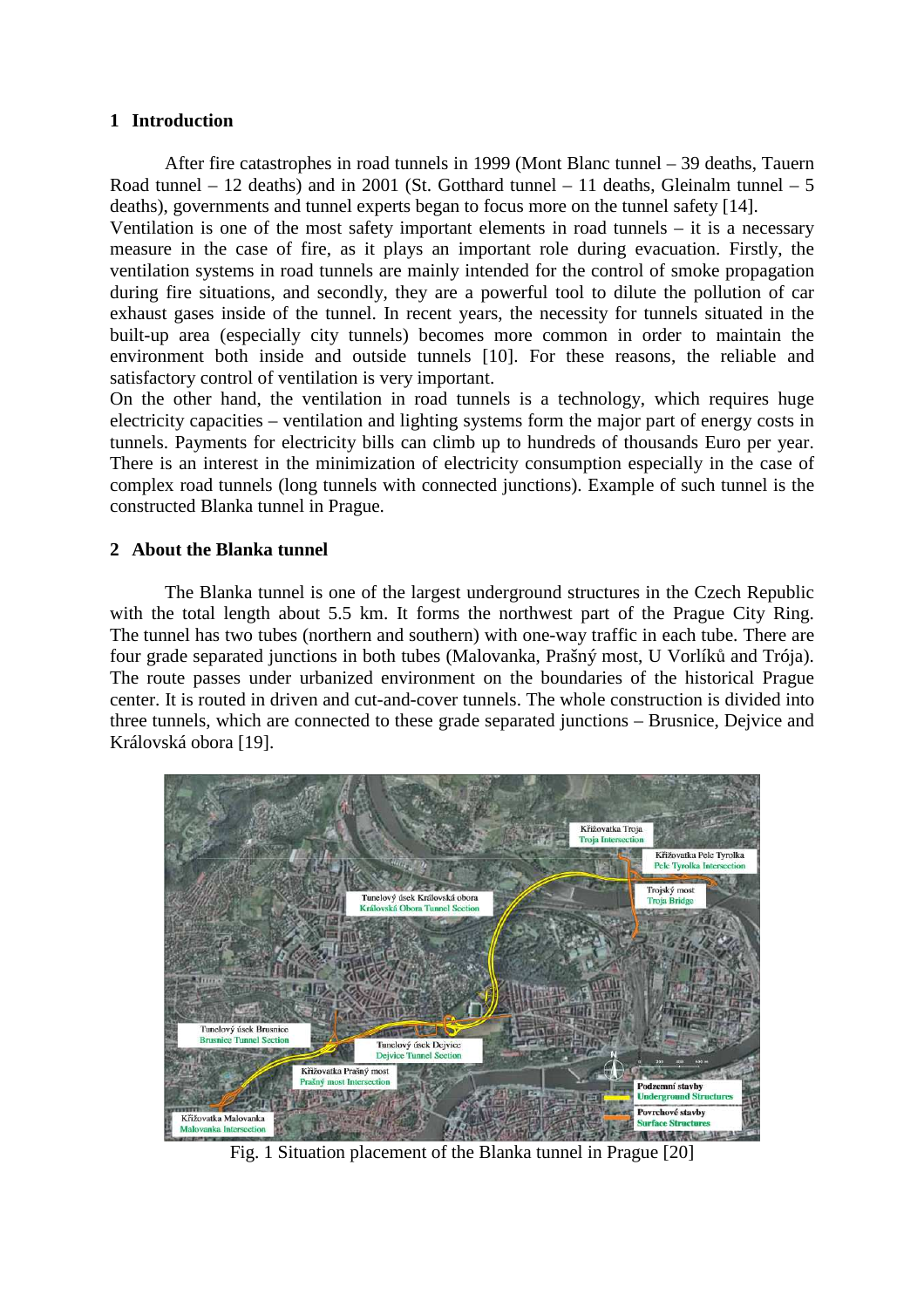The tunnel tubes are situated inside the city, build-up area and therefore there are significant requirements on minimization of car exhaust gases from exit junctions to the nearby environment and energy consumption optimization during the operation is necessary because of high costs of energy.

### **3 Ventilation requirements of the Blanka tunnel**

As the Blanka tunnel has the semi-transverse system of ventilation, the ventilation system is relatively complex. The longitudinal system is comprised of jet fans – there are 88 jet fans (in both tubes together) and the transverse ventilation system consists of 6 ventilation machine rooms – Trója (TGC6), Letná (TGC4), Prašný most (TGC2), Špejchar (TG7), Střešovice (TGC1) and Malovanka. The ventilation machine rooms Prašný most and Špejchar are intended only for the fire ventilation. The ventilation machine rooms are primarily intended for smoke extraction and secondly they provide supply of fresh air into the tunnel and extraction of polluted air from both tubes. The ventilation machine rooms are equipped with axial flow fans and they have higher power in comparison with jet fans. There are together 30 axial flow fans in the ventilation machine rooms.

The ventilation of the Blanka tunnel is divided into two independent states of operation. The first one represents the operational ventilation and the other one is the fire ventilation.

### **3.1 Operational ventilation**

The operational ventilation can run in five different modes – natural airflow, control of indoor environmental quality, first level of protection, second level of protection and preventilation mode:

- Natural airflow The tunnel is usually ventilated naturally, longitudinally thanks to the piston effect of passing cars through the tunnel. There is an assumption that this state will occur in night hours and at weekends during the real operation.
- Indoor environmental quality control In certain cases (e.g. congestion), limit values of pollutant concentration can be exceeded. The operational ventilation must provide the supply of fresh air into the tunnel and dilute polluted air. The limit values of pollutant concentrations for the operational ventilation of the Blanka tunnel were determined according to the recommendations of the World road association PIARC [12] and CETU [5], in order to satisfy legal standards of the Czech Republic. The limit values of the pollutant concentrations are depicted in Tab. 1.

| <b>Pollutant</b>         | Limit value         |
|--------------------------|---------------------|
| Nitrogen oxides $(NO_x)$ | $10 \text{ mg/m}^3$ |
| opacity                  | $5 \text{ km}$      |

Tab. 1 Limit values of pollutant concentration in the Blanka tunnel.

In recent years, CO emissions per vehicle have reduced significantly thanks to the growth of catalysts, therefore carbon monoxide is no longer the dominating factor in the ventilation design in many European countries [13]. The design of operational ventilation is focused primarily on  $NO<sub>x</sub>$  emissions and visibility and there will be only measurements of  $NO$ ,  $NO<sub>2</sub>$  and visibility in the Blanka tunnel.

• First level of protection – In the tunnel junction Malovanka, there will probably be increased pollution produced by outgoing cars from the northern tunnel and from the already operated tunnel Strahov. Minimization of exhaust gases from the exit portal Malovanka is the most complex process from the operational ventilation point of view. The state of the first level of protection is illustrated in Fig. 2. The airflow in the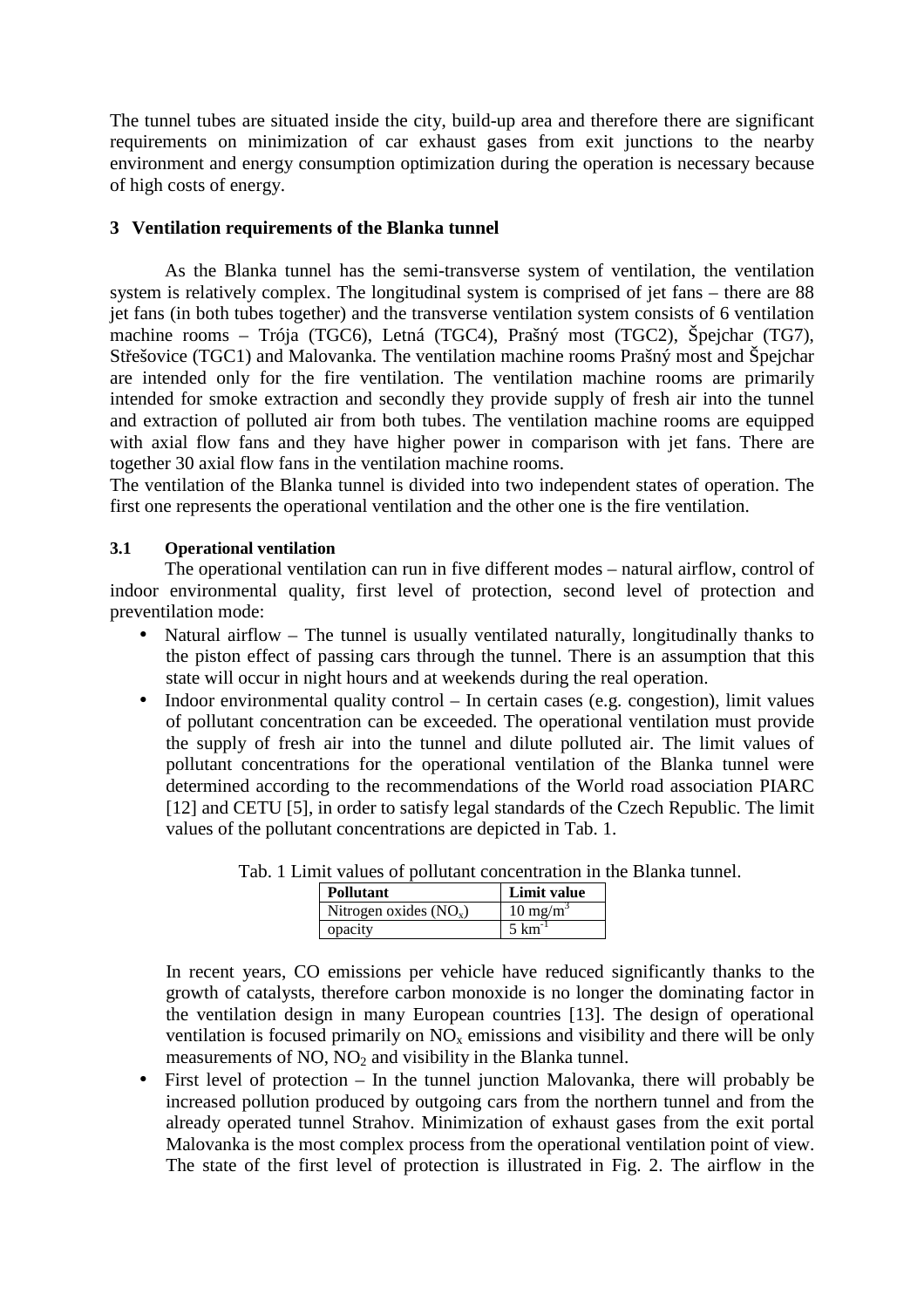northern tunnel must be decelerated with the help of the ventilation machine room Střešovice and jet fans in the corresponding section, such that concentrations of car exhaust fumes from the exit portal Malovanka will be decreased.

- Second level of protection The second level of protection is more energy demanding than the first level of protection, but assures full protection of the exit portal Malovanka. The ideal state of the second level of protection is demonstrated in Fig. 2. There are dampers between both tubes on two places in the tunnel and the transfer machine room Malovanka. These dampers together with the transfer machine room Malovanka transfer polluted air from the northern to the southern tunnel. This measure helps to keep the exit portal Malovanka in the northern tube in lower pressure against the outside of the tunnel. In this level of protection, there is also an additional requirement on the minimization of exhaust gases from the other exit tunnel junctions. There is a measurement of nitrogen oxides outside of the tunnel in the grade separated tunnel junction Malovanka. This measurement together with traffic situation in the northern tunnel will determine which level of protection will be activated in the real operation.
- Pre-ventilation mode The pre-ventilation mode is activated in the case of suspicion of fire (e.g. stationary vehicle, increased concentration of opacity) in tunnel sections. Where the pre-alarm is detected, special requirements on the longitudinal airflow velocity are desired. The jet fans in the tunnel should satisfy that the value of the longitudinal airflow velocity in the tunnel section will not be lower than 1.2 m/s. The required value of the airflow velocity is understood as a critical for the smoke propagation.



Fig. 2 Schematic situation of the first (on the left) and second level of protection (on the right) [24]

### **3.2 Fire ventilation**

Fire ventilation mode is activated in the case of fire detection in one of the 125 fire sections (in both tubes together). There are three types of fire detectors in the Blanka tunnel. The first group forms linear heat detectors, second group consists of smoke detectors and the last detectors are cameras. In city tunnels, there can be more frequent congestions or stop and go situations, moreover, the maximum allowed speed in city tunnels is usually less than in highway tunnels and in the case of occurred fire, there can be blocked vehicles on both sides of fire origin. The fire ventilation mode of the Blanka tunnel is divided into two phases [23]:

- 1) First phase to support evacuation of people,
- 2) second phase start-up for firefighters.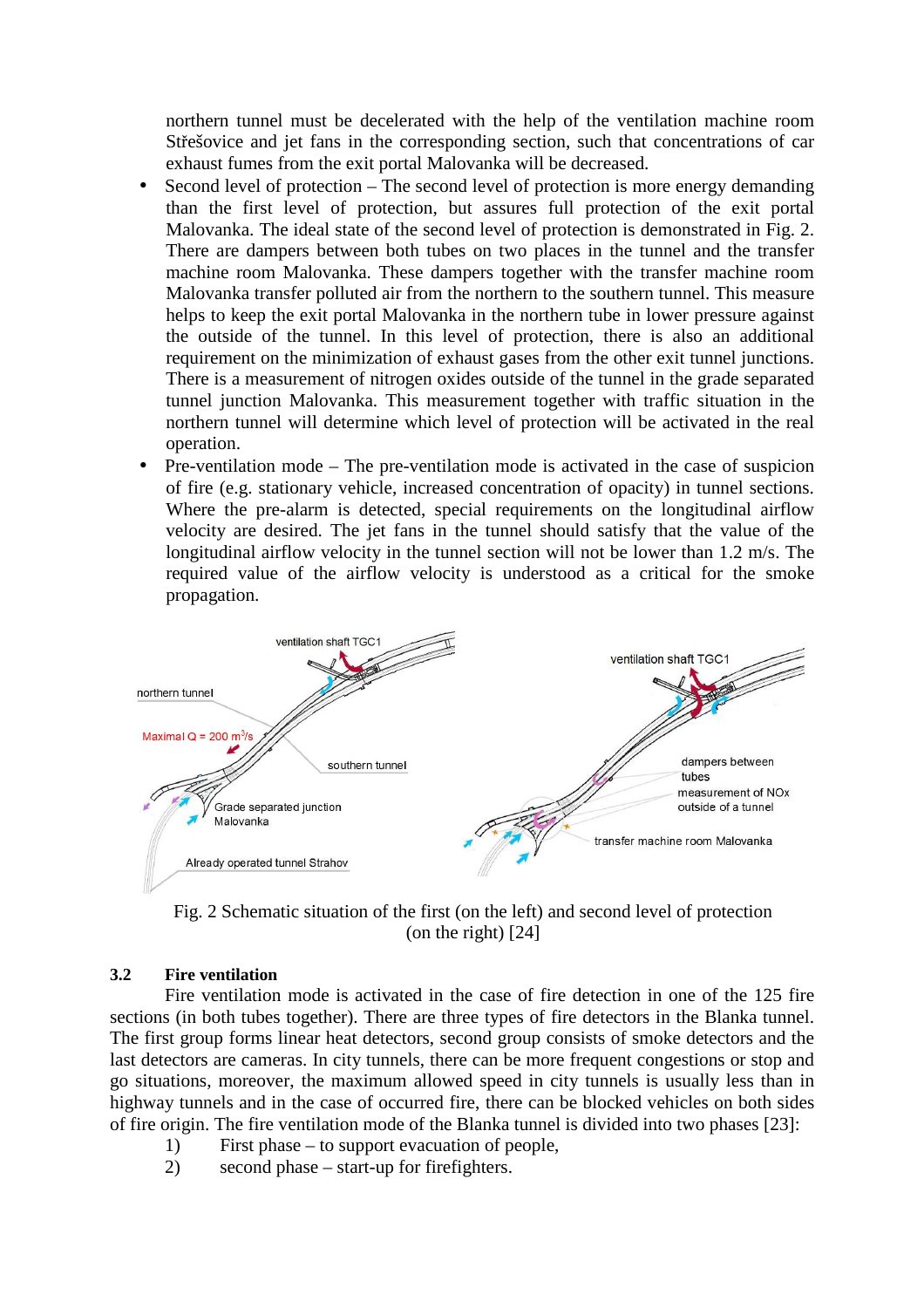In the first phase of fire, hot smoke rises to the ceiling in the tunnel and it is urgent to support evacuation of people and avoid smoke propagation in the direction of blocked vehicles ahead of the fire origin and to keep people in smoke-free environment as long as possible [11]. The longitudinal airflow velocity ahead of the fire origin not higher than approximately 1.2 m/s (differs according to different tunnel cross-section area) ensures that smoke propagates only on one side from the fire origin and does not propagates in the direction of blocked vehicles, above that the smoke layer is maintained and separated from the fresh air layer. It is the optimal situation and is well known as a smoke stratification [8]. Ventilation machine rooms provide smoke extraction through fire dampers located under the ceiling and thereby help to control the longitudinal airflow velocity.

The second phase starts after successful evacuation and usually after the arrival of firefighters. It is important to ensure the clear way to the fire origin in the second phase, therefore the longitudinal airflow velocity ahead of the fire origin in the second phase should be larger than in the first phase (around 2.5 m/s). The aim of the second phase is to extract, if possible, the most part of the smoke from fire.



Fig. 3 Schematic situation of fire ventilation control [22]

#### **4 Simulation model of ventilation**

In recent years, simulation models of real complex processes have become popular thanks to improving computer technology and computing power. Based on these models, the controllers can be tuned and much time associated with the controller tuning in the real process can be spared. Our suggested approach is to use the mathematical model of a tunnel, which describes the dynamics of airflow and pollutant concentrations in details, to design the ventilation controllers. This model involves all important effects, which influence the physical behavior of the tunnel – air friction, piston effect of vehicles, propagation of pollutant concentrations, etc. Two simulation models have been developed for the design of ventilation controllers in the Blanka tunnel – airflow velocity model and pollutant concentrations model.

#### **4.1 Airflow velocity model**

For the Blanka tunnel, the simplified description based on the Bernoulli's equations and the continuity equations was chosen to describe the airflow in the tunnel onedimensionally. For the purpose of the mathematical model of airflow, the tunnel is divided into ventilation sections. A ventilation section is a part of the tunnel, which has constant geometry. It means there is constant cross-section area, slope of the road, hydraulic diameter of the tunnel, etc. Ventilation sections of the tunnel are mathematically connected by the continuity equations [6] and [9]

$$
\sum_{i} Q_i = 0 \tag{1}
$$

where  $Q_i$  [m<sup>3</sup>/s] is airflow volume in the *,,i-th*" section, which enters in the node or leaves the node, respectively. The Equation (1) describes also the connecting or dividing flows in the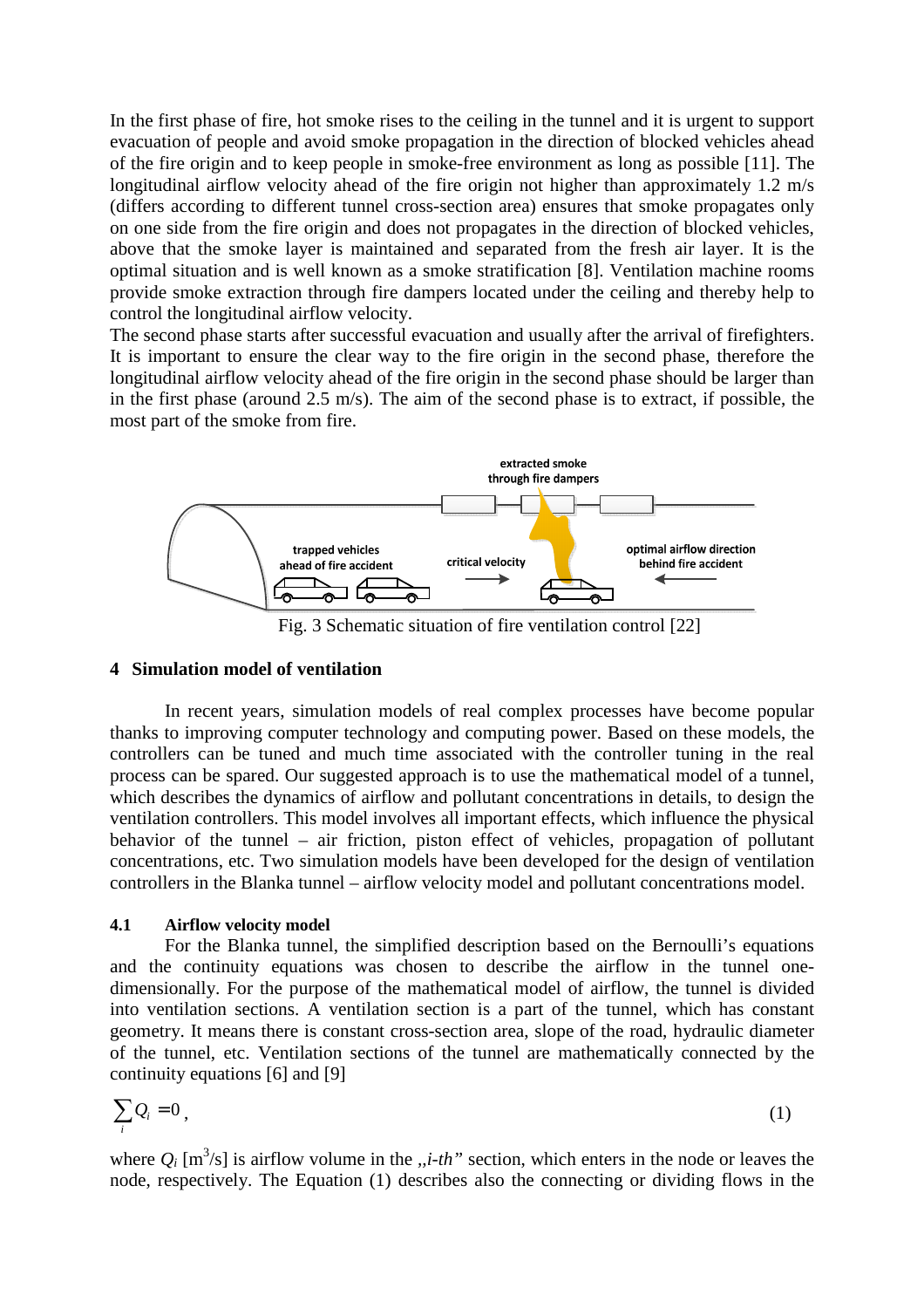case of a tunnel junction as demonstrated in Fig. 4. There are three ventilation sections in this figure – section 1, 2 representing the main tunnel route and section 3 representing the exit ramp. This case can be described by Equation (2) as follows

$$
Q_1 - Q_2 - Q_3 = 0, \t\t(2)
$$

The similar situation is occurring in the case of ventilation machine rooms. Ventilation machine rooms provide the supply of fresh air in the tunnel or extraction of smoke or polluted air from the tunnel through dampers. The extracted mass through a ventilation machine room has to fulfil Equation (1).



Fig. 4 Schematic view of an exit tunnel junction

The other equations that describe the airflow dynamics in the tunnel are Bernoulli's equations. The Bernoulli's equation states that pressure changes in the individual tunnel outlets must equal. The exit tunnel junction depicted in Fig. 4 satisfies the following conditions [15]:

$$
\Delta p_1 + \Delta p_2 = 0
$$
  
\n
$$
\Delta p_1 + \Delta p_3 = 0
$$
\n(3)

where Δ $p_i$  [Pa] denotes the total pressure change in the respective section.

In tunnels, there are many influences, which cause changes of the total pressure change ∆*ptot* [Pa] in Equation (4). On one hand, there are pressure gains (sources) like piston effect of passing vehicles through the tunnel, or jet fans effect. On the other hand, there exist pressure drops, which are caused by fluid friction or connecting and dividing flows behind the tunnel junction. The total pressure change in the respective tunnel section can be expressed as

$$
\Delta p_{\text{tot}} = \pm \Delta p_{\text{pist}} \pm \Delta p_{\text{fans}} - \Delta p_{\text{fric}} - \Delta p_{\text{area}} - \Delta p_{\text{mom}} \,, \tag{4}
$$

where ∆*ppist* means the piston effect of vehicles, ∆*pfans* is the pressure effect of jet fans, ∆*pfric* denotes the pressure drop due to the friction effect, ∆*parea* are pressure drops caused by local losses (constriction, extension, flow division or connection, etc.) and ∆*pmom* expresses the airflow inertia. Positive signs in Equation (4) express pressure gains and negative signs denote pressure drops. Equation (4) is built for each ventilation section of the tunnel.

The pressure change due to the piston effect depends on the intensity and velocity of passing vehicles through the tunnel [4]

$$
\Delta p_{\text{pist}} = \frac{1}{2} \rho \frac{\sum_{i} C_{v} A_{v} N_{i}}{A_{T}} (v_{\text{car}} - v_{\text{air}})^{2}, \qquad (5)
$$

where  $\rho$  is air density, considered as 1.23 kg/m<sup>3</sup>,  $v_{air}$  [m/s] is the longitudinal airflow velocity in the respective ventilation section,  $A_T [m^2]$  is the tunnel cross-section area,  $v_{car} [m/s]$  is the average velocity of vehicles,  $N_i$  [-] is a number of vehicles in the tunnel of the respective type,  $A_v$  [m<sup>2</sup>] is the average head surface area of the respective vehicle type,  $C_v$  [-] is the coefficient reducing the average head surface area of the vehicle depending on the average vehicles velocity. The simulation distinguishes three types of vehicles – passenger cars, vans and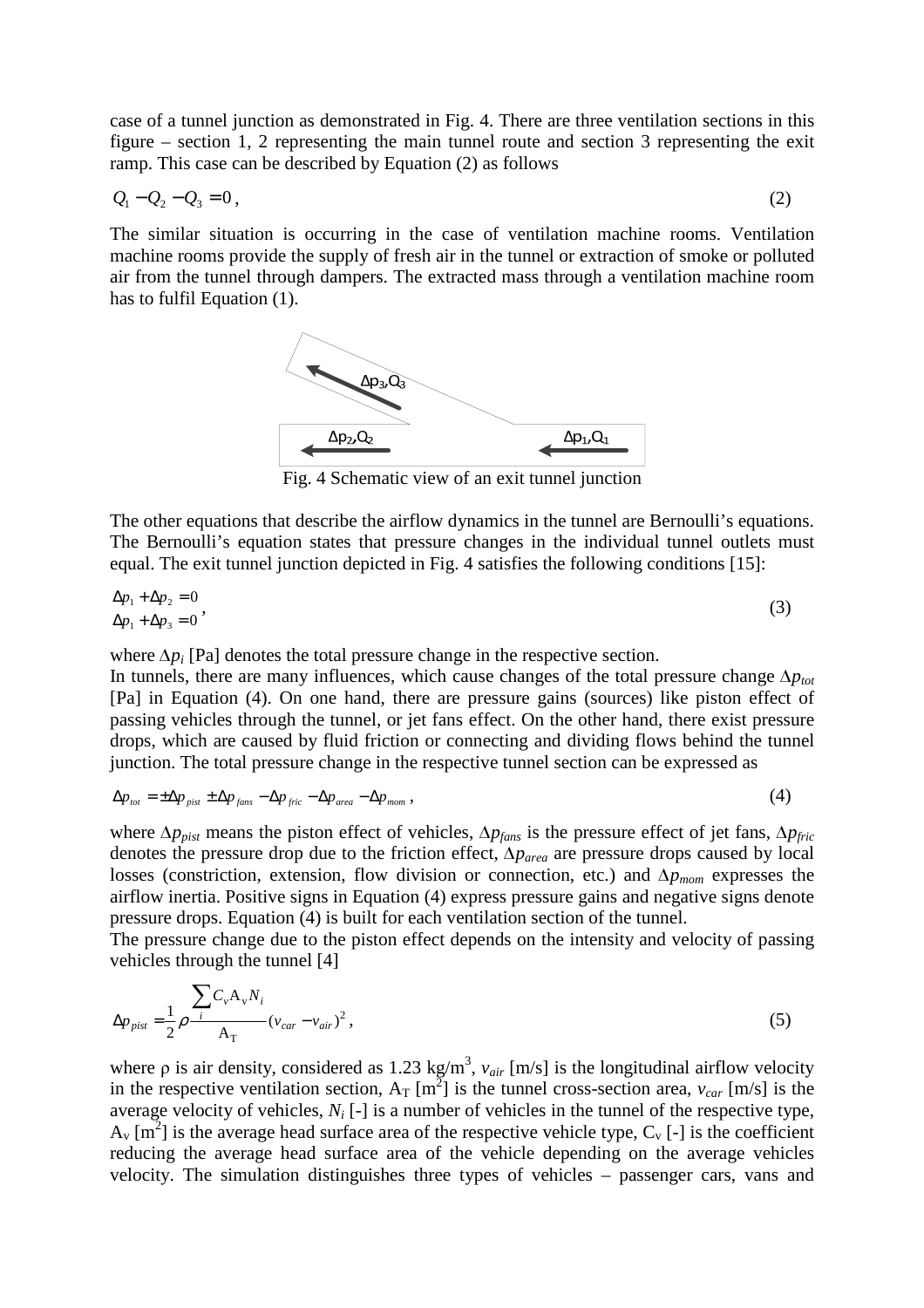trucks.

The member ∆*pfans* describing an influence of jet fans in the tunnel can be calculated as follows [7]

$$
\Delta p_{\text{fans}} = \frac{\eta_{\text{JF}} \rho Q_{\text{ref}}^2}{n_{\text{ref}}^2 A_{\text{JF}} A_{\text{T}}} n^2 + \frac{\eta_{\text{JF}} \rho Q_{\text{ref}}}{n_{\text{ref}} A_{\text{T}}} n \cdot v_{\text{air}} \,, \tag{6}
$$

where  $\eta_{JF}$  [-] is the power efficiency of a jet fan,  $Q_{ref}$  [m<sup>3</sup>/s] is the nominal airflow through a jet fan,  $A_{\text{JF}}$  [m<sup>2</sup>] is the rotor diameter, n<sub>ref</sub> [1/min] is the maximal rotational speed of a fan rotor (RPM). These parameters are all catalogue data. The important symbol in Equation (6) is *n* [1/min], it is the current rotational speed of a fan rotor.

The pressure drop caused by air friction (Equation (7)) depends especially on wall roughness [4]

$$
\Delta p_{\text{fric}} = \frac{1}{2} \rho \lambda \frac{L}{D_h} v_{\text{air}}^2 \,, \tag{7}
$$

where L [m] is the length of the particular ventilation section,  $D_h$  [m] is the hydraulic diameter of a tunnel and  $\lambda$  [-] is a friction factor, which can be calculated according to the Swamee-Jain equation [21].

The term ∆*parea* represents local pressure drops due to tunnel geometry changes depending on tunnel areas, shape of transition or direction of airflow and can be generally expressed as

$$
\Delta p_{area} = \frac{1}{2} \rho \xi v_{air}^2 \,, \tag{8}
$$

where ξ [-] are loss coefficients depending on the tunnel cross-section area. This kind of pressure drops involves also pressure changes caused by connecting and dividing streams [4]. The last member  $\Delta p_{loc}$  in Equation (4) represents the momentum of airflow [3]:

$$
\Delta p_{\text{mom}} = \rho L \frac{dv_{\text{air}}}{dt} \,. \tag{9}
$$

The pressure change due to change of altitude of the tunnel can be neglected in our case, because pressure changes due to altitude change in the Blanka tunnel are negligibly small against the other pressure effects in the tunnel. The mentioned pressure change is often considered by mountain highway tunnels, where the differences in altitudes of tunnel portals can be significant [23]. The effect of wind on portals was also neglected thanks to the favorable location of the Blanka tunnel in the built-up area.

The unknown variables in the system of nonlinear equations are airflow velocities in the individual ventilation sections. This system of equations is solved in each step of simulation with the help of numerical tools in MATLAB [25].

#### **4.2 Pollutant concentrations model**

Cars passing through the tunnel produce exhaust fumes due to the diesel combustion or combustion of gasoline. The most released gases are nitric oxide (NO), nitrogen dioxide  $(NO<sub>2</sub>)$ , carbon monoxide  $(CO)$  and solids, which increase opacity in the tunnel. Pollutants produced by vehicles depend on emission factor, number of vehicles of the given type, vehicle velocity and volume of air in the given place of the tunnel

$$
R(t) = \frac{\sum_{i} N_i(t) E_i v_{car}(t)}{V_{air}(t)},
$$
\n(10)

where  $R(t)[g/m^3/s]$  is the total production of emissions of all vehicles in the tunnel,  $E_i[g/m]$  is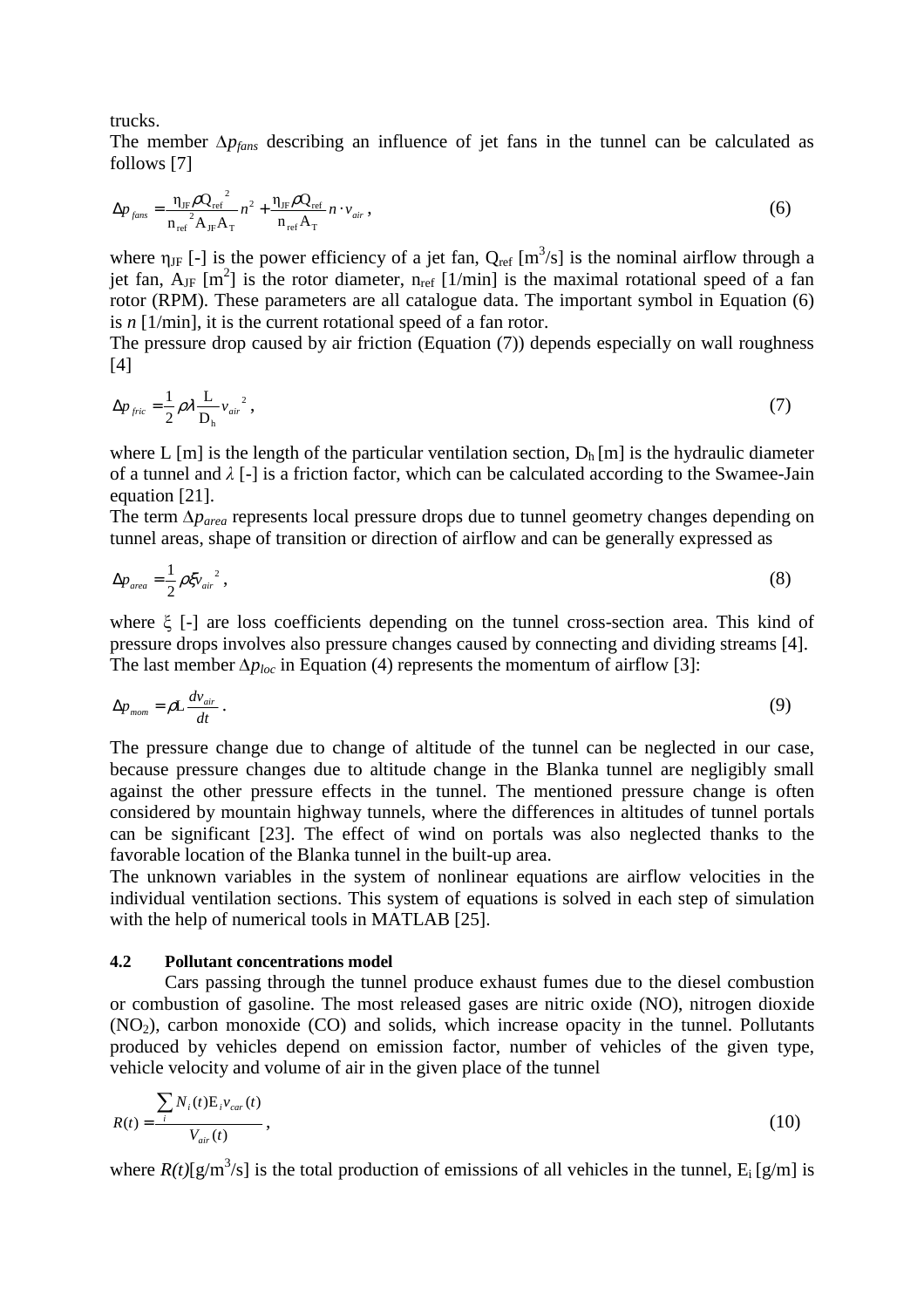the emission factor of the respective type of vehicles,  $V_{air}$  [m<sup>3</sup>] is volume of air in the given ventilation section.

The production of emissions depends, according to Equation (10), on the emission factor. The emission factor E<sub>i</sub> depends primary on the vehicle type (passenger car, van, truck), slope of the road and vehicle age. There exist many sources where one can find emission tables including emission factors depending on European emission standard EURO. In Europe, the mostly used emission tables are defined by the World Road Association (PIARC) [13]. The emission factors for the simulation of the Blanka tunnel were determined from the program MEFA, developed by the company ATEM [2], which are very used in the Czech Republic. The steady-state model of pollutant concentrations has been used for simulation. This model does not require the information about positions of all vehicles in the tunnel. Pollutant concentrations in any ventilation section of the tunnel are given by the simple formula [22]

$$
c(i) = \frac{R(i)L}{|v_{air}(i)|} + c_{amb}(i) ,
$$
\n(11)

where  $c(i)$  [g/m<sup>3</sup>] is pollutant concentration in the ,,*i-th*'' time step and  $c_{amb}$  [g/m<sup>3</sup>] is ambient pollutant concentration, which cannot be neglected in the case of city tunnels.

#### **5 Design of ventilation control**

#### **5.1 Operational ventilation control**

The control system of the tunnel consists of programmable logic controllers (PLCs). PLCs control individual technologies of the tunnel (lighting, signaling, etc.) and also turn on individual ventilation devices (jet fans, axial fans in ventilation machine rooms) and form the under layer of the whole control system of the operational ventilation. The supervisory layer involves the supervisory system, which is based on the mathematical optimization.

We have developed the static controller that minimizes the electricity consumption and fulfils all requirements stated in Section 3.1. Our developed controller uses the simplified mathematical model of the tunnel described in Section 4. The principle of the controller is such that the resulting control input (adjustment of jet fans and ventilation machine rooms in the tunnel) is calculated based on traffic intensity, velocity and traffic composition to satisfy all requirements on the operational ventilation while respecting the minimization of electricity consumption. Our developed approach is based on the non-linear mathematical optimization, while the goal of the optimization is to find a minimum of a cost function. The cost function for the optimization task of the operational ventilation can be written as follows

$$
[v_k, s_k, n_i, Q_j] = \min \sum_{i=1}^n P_i(n_i) + \sum_{j=1}^p P_j(Q_j) + \sum_{k=1}^m a_k \cdot (v_{air_k} - s_k)^2
$$
 (12)

subject to :

i) mathematical model created based on continuity equations and Bernoulli's equations, see Section 4,

ii) physical constraints of jet fans and ventilation machine rooms,

iii) constraints for the desired range of airflow velocity in the individual ventilation sections.

where *n<sup>i</sup>* [-] is required number of jet fans in the ,,*i-th*" ventilation section, which are to be run,  $P_i(n_i)$  [kW] is electricity power of jet fans in the "*i-th*" ventilation section,  $Q_j$  [m<sup>3</sup>/s] is desired volumetric flow of air of the  $, j$ -th" ventilation machine room,  $P_i(Q_i)$  is electricity power of the  $, j$ -th" ventilation machine room,  $s_k$  is a slack variable corresponding to the airflow velocity in the *,,k-th*" ventilation section,  $v_{air,k} - s_k$  [m/s] denotes a variance of the airflow velocity in the *,,k-th*" ventilation section and  $a_k$  is a weight of penalty when crossing the desired zone of airflow velocity.

The control system provides the following operational data to the supervisory system: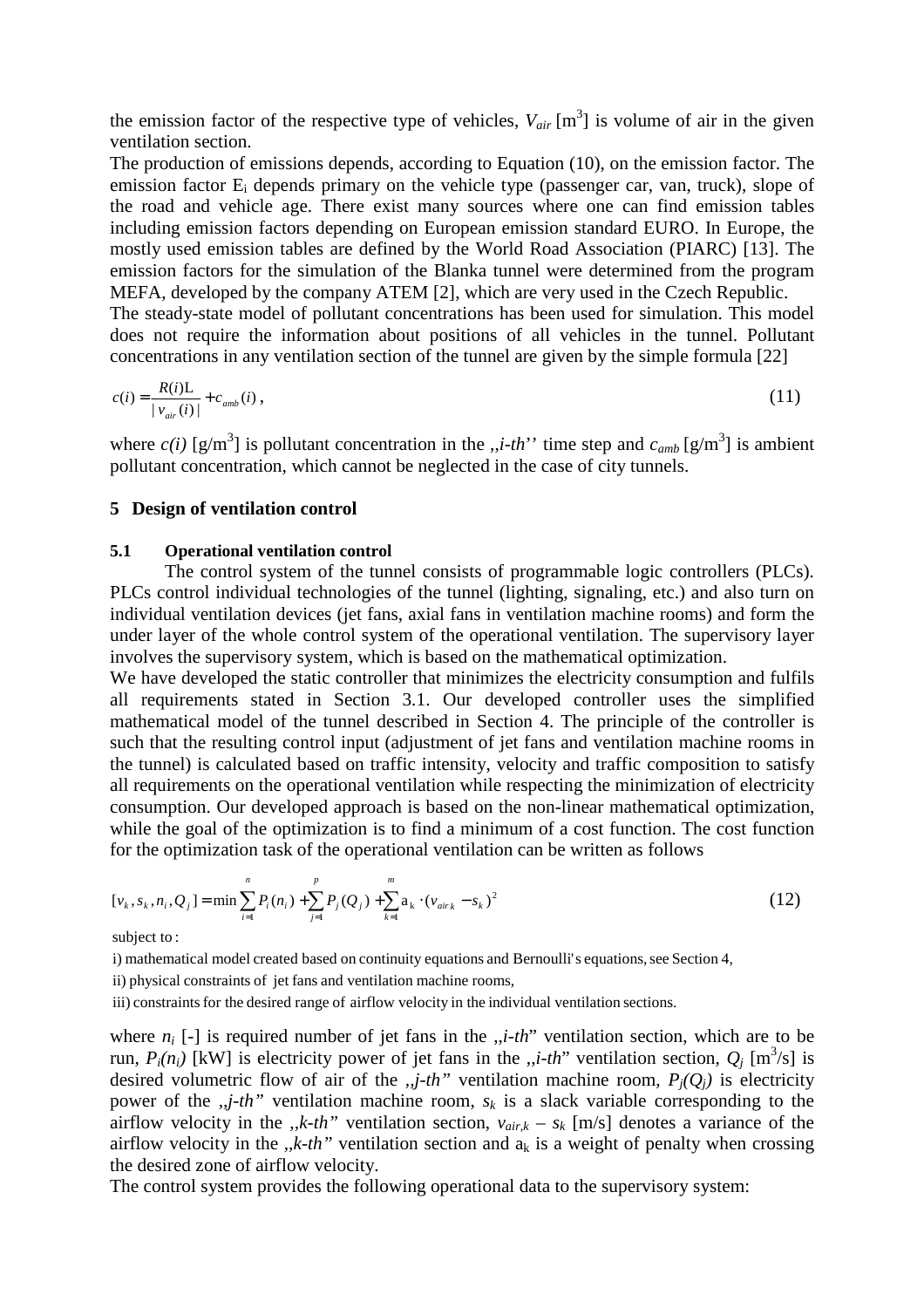- average longitudinal airflow velocity in the individual ventilation sections,
- average values of pollutant concentration  $(NO<sub>x</sub>, opacity)$ ,
- traffic data from operation traffic intensity, velocity and traffic composition.

The supervisory system calculates the optimization task (12) each 15 minutes and provides new set point adjustment for startup of jet fans and ventilation machine rooms to the control system.

### **5.2 Fire ventilation control**

Fire ventilation control must fulfil all requirements mentioned in Section 3.2. The aim of fire ventilation control is to control the longitudinal airflow velocity ahead of the fire origin. The desired airflow velocity (set-point) is determined as 1.2 m/s in the first phase and 2.5 m/s in the second phase. It is also necessary to control the airflow velocity in the tunnel, which is unaffected by fire, to avoid the potential smoke propagation from the affected to the unaffected tunnel through emergency exists. In the unaffected tunnel the set-point value of the airflow velocity is set up on 1.5 m/s against the driving direction.

As mentioned above, in the Blanka tunnel, there are together 125 fire sections and three independent PID controllers are implemented for every fire section in the tunnel:

- controller ahead of the fire incident in the first phase,
- controller ahead of the fire incident in the second phase.
- controller in the unaffected tunnel.

The aim of the fire ventilation control is to achieve the set-point value of airflow velocity as fast as possible and then maintain it within the allowed band. The allowed band should be achieved in 1-3 minutes from the beginning of fire detection [17]. The oscillations during control should be suppressed and reverse of the airflow velocity (in the direction of blocked vehicles) is strictly prohibited.

The algorithm of the discrete-time PID controller, which is suitable for computation by a computer, is quite simple [1]

$$
u(t) = K_{p} \cdot e(t) + K_{i} \cdot \sum_{i=0}^{t} e(i) + K_{d} \cdot (e(t) - e(t-1)),
$$
\n(13)

where  $K_p$  is the proportional constant,  $K_i$  is the integral constant and  $K_d$  is the derivative constant,  $u(t)$  [-] is the output of the PID controller updated each 10 seconds – number of jet fans, which are to be run at the *,,t-th"* time step, *e(t)* [m/s] is the control error at the *,,t-th"* time step and can be calculated as follows

$$
e(t) = v_{ref}(t) - v_{air}(t) , \qquad (14)
$$

where  $v_{ref}(t)$  [m/s] is the set-point value of the airflow velocity at any time step *t*, and  $v_{air}(t)$ [m/s] is the measured airflow velocity at any time step *t*.

The most of industrial controllers do not use the derivative action in practice, because the derivative action is very sensitive to the measurement noise [26]. The measurement noise can generate large variations of the control input and it can be very hazardous for the fire ventilation mode, therefore the derivative constant  $K_d$  is equal to zero for all controllers in all fire sections.

### **6 Evaluation of ventilation control**

In this section, we show results of fire ventilation control during complex examinations in the Blanka tunnel, which ran through July to November 2014. The demonstrated fire test was executed in the fire section SM10. This fire section is located in the driven tunnel Královská obora and smoke is extracted via ventilation machine rooms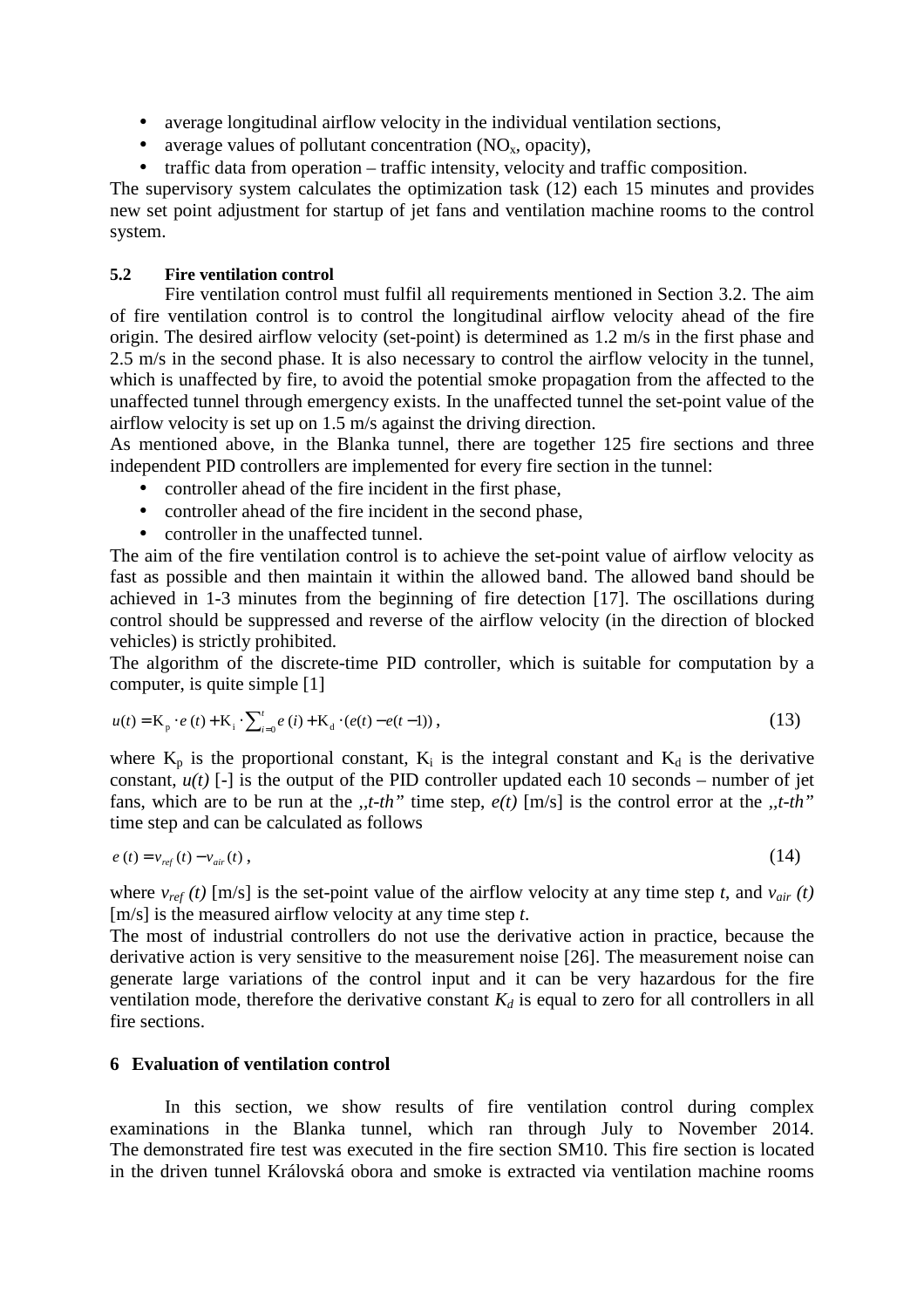Trója and Letná. The result of fire test is depicted in Fig. 5 and Fig. 6, the blue line represents the progress of airflow velocity measured by the airflow velocity sensor ahead of the fictive outbreak of fire and the red line shows the desired airflow velocity (set-point). Firstly, the preventilation mode was activated in the beginning of the test around 13:07, while the setpoint of airflow velocity was set to 0.9 m/s. As can be seen, the controller was able to keep the airflow velocity in the allowed band 0.9±0.3 m/s during the preventilation mode without any greater oscillations. The first phase of the fire ventilation control started in 13:19, the airflow velocity increased significantly due to the startup of the ventilation machine rooms for the smoke extraction. The PID controller commanded jet fans in the tunnel to break the airflow velocity ahead of the fictive outbreak of fire to desired values. The optimal situation of fire ventilation control was achieved in 4 minutes after fire activation, because the airflow velocity was kept in the allowed band. The second phase of fire ventilation began after 13:26, the set-point of airflow velocity was increased to 1.9 m/s and the power outlet of ventilation machine rooms was raised. Although the airflow velocity oscillated in the second phase, it still kept in the desired band 1.9±0.3 m/s and all requirements on the fire ventilation control mentioned in Section 3.2 were satisfied.



Fig. 5 Evaluation of fire ventilation control in the fire section SM10, progress of airflow velocity ahead of the fictive outbreak of fire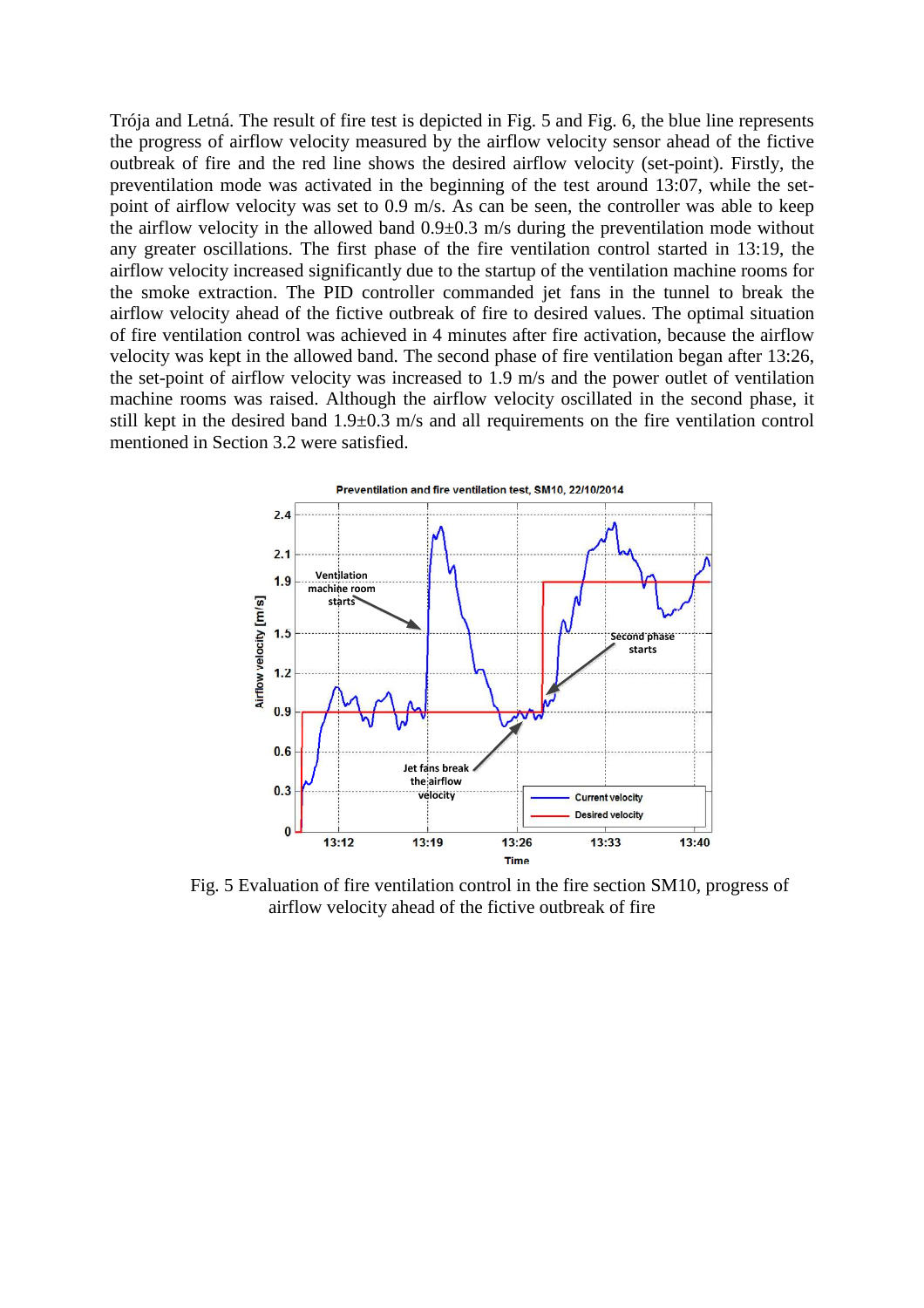

Fig. 6 Evaluation of fire ventilation control in the fire section SM10, progress of startup of jet fans

### **7 Conclusion**

The paper described the design of controllers for the fire and operational ventilation in the Blanka tunnel. Both controllers were pre-tuned on the simplified mathematical model of airflow velocity based on Bernoulli's equations and continuity equations, then post-tuned during the complex examinations in the tunnel and finally implemented on the real hardware – programmable logic controllers. The advantage of this approach is that many unexpected situations, which can occur during the real operation, can be simulated through these simulation models and controllers can be adapted to these situations. Moreover, it spared much time with the controller tuning, because for complex road tunnels (long tunnels with several grade separated junctions) it is usually very difficult to tune the controller parameters within the complex examinations before opening of the tunnel. Such a complex tunnel is usually divided into several fire sections, which are determined by their own fire sensors – smoke detectors, linear heat detectors or cameras. During the complex examinations in a tunnel one has not usually much time to verify the designed PID controlled of the longitudinal airflow velocity for all detection parts. Moreover, it is quite expensive to make several fire tests in each detection part to fully verify the controller.

#### **8 Acknowledgements**

The work has been developed in cooperation with the companies FERAMAT CYBERNETICS, s.r.o. and SATRA, s.r.o. We would like to thank especially Jan Pořízek and Jiří Zápařka from the company SATRA, s.r.o. for their help and support during the development of control algorithms. Big thanks belong to the company ELTODO, a. s. that implements the control system on PLCs in the Blanka tunnel.

This work was supported by the grant CZ.1.05/2.1.00/03.0091 University Centre for Energy Efficient Buildings of the Czech Technical University in Prague and through the internal grant of the CTU SGS13/209/OHK3/3T/13.